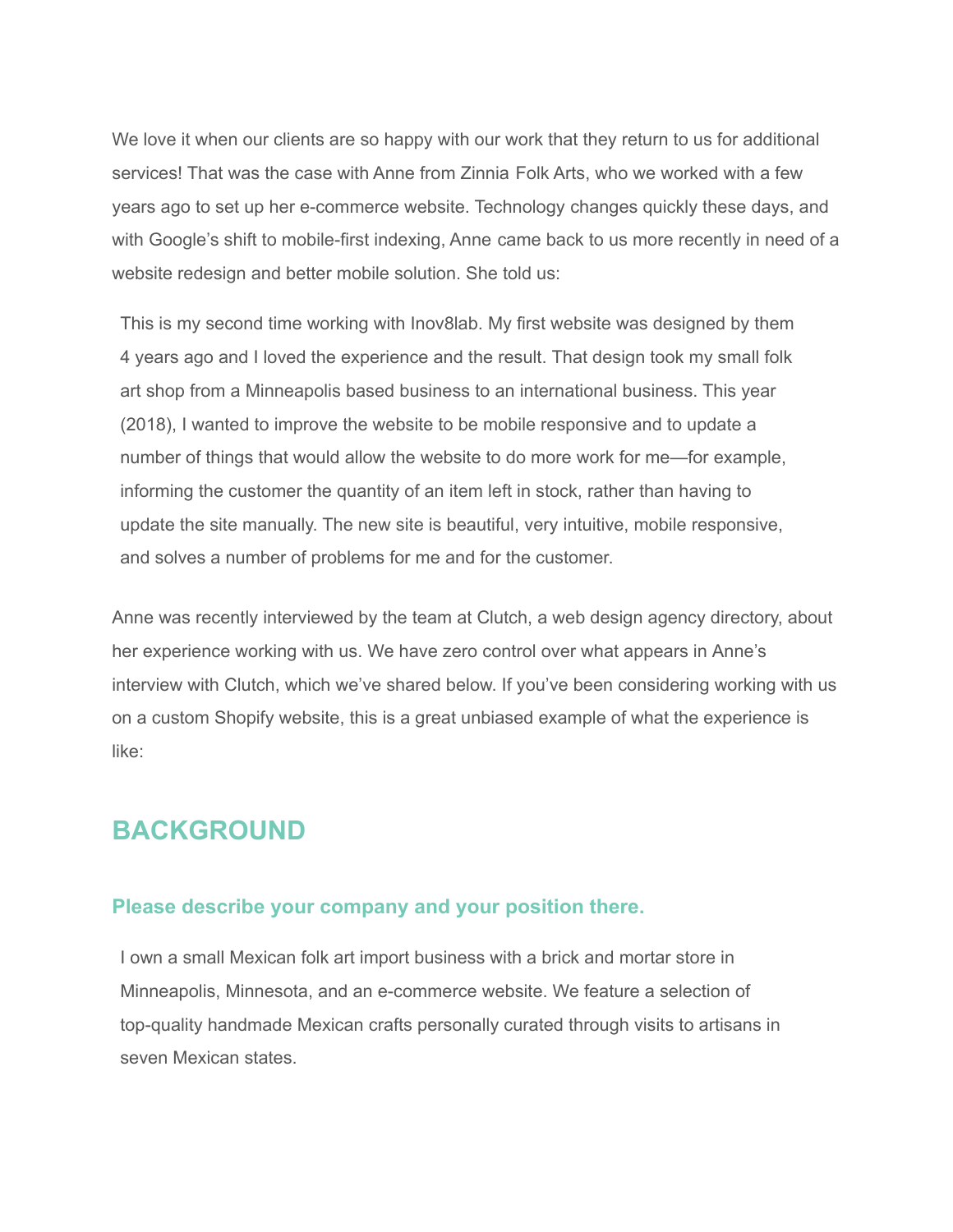# **OPPORTUNITY / CHALLENGE**

For what projects/services did your company hire Inov8lab?

I engaged Inov8lab to update my e-commerce website and optimize it for mobile platforms.

### **What were your goals for this project?**

The main goals were to increase conversions, improve the site's mobile responsiveness, and simplify aspects of backend updating during online sales.

## **SOLUTION**

### **How did you select this vendor?**

Inov8lab built my original site in 2013, and I was very happy with their methods and design. We were able to establish an online e-commerce presence, and I was pleased with the results.

I contacted them again in early 2017 for marketing [suggestions](https://aeolidia.com/project-types/marketing-strategy/) to increase my conversion rate and focus more on the target customer. One of their many recommendations was that the site needed to be mobile responsive. I didn't look for other vendors because I had been pleased with their earlier work.

### **Describe the scope of their work in detail.**

The process began with a lengthy online questionnaire about my goals and desired results, followed by a phone call from the project coordinator to ensure we all understood the scope.